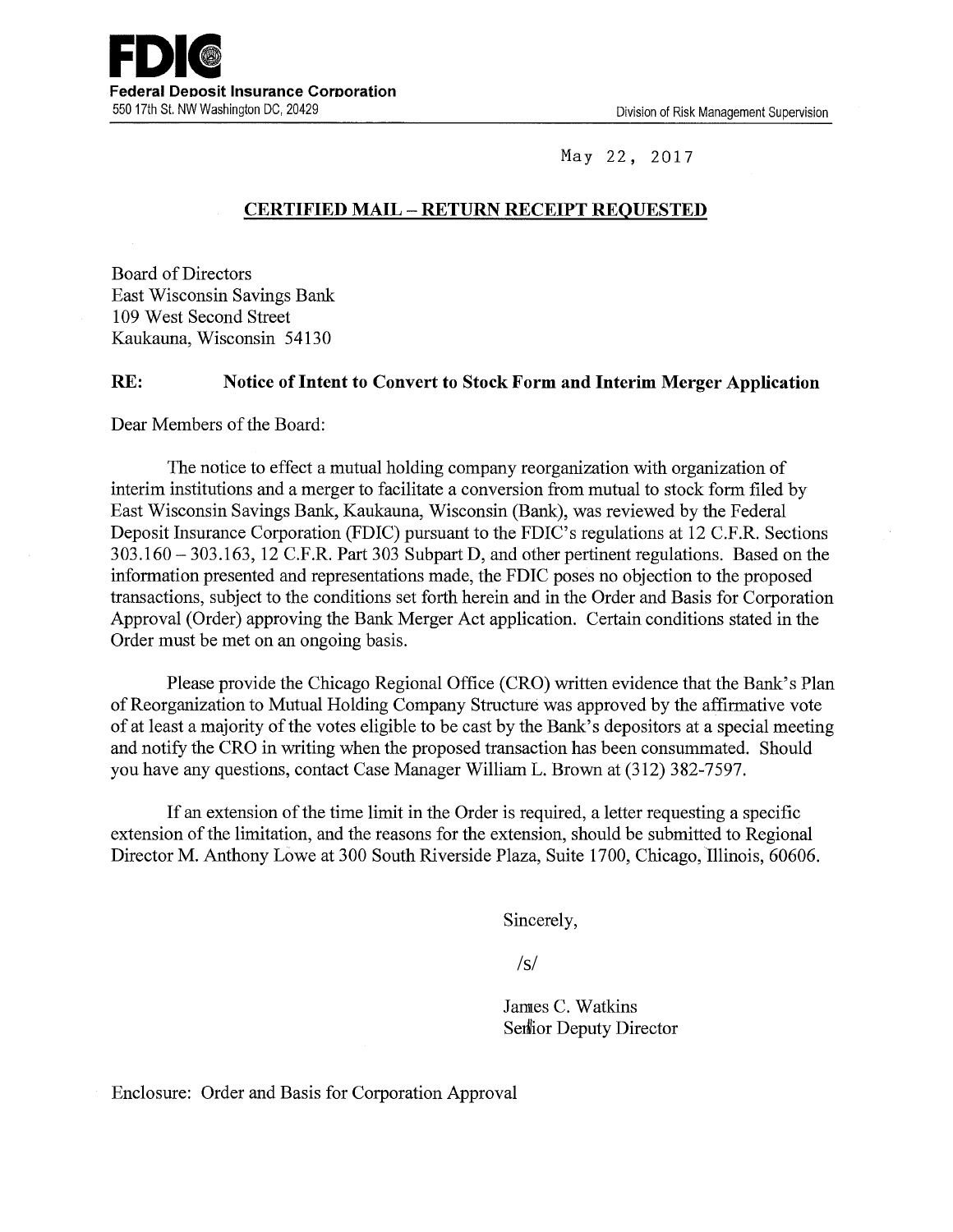cc: Kip Weissman, Esq. Steven Lanter, Esq. Luse Gorman, PC 5335 Wisconsin Avenue, N.W., Suite 780 Washington, D.C. 20015-2035

> Honorable Jay Risch Secretary Wisconsin Department of Financial Institutions P. 0. Box 7876 Madison, Wisconsin 53708-8861

Maureen B. Savage Assistant Vice President Federal Reserve Bank of Chicago 230 South La Salle Street Chicago, Illinois 60604-1413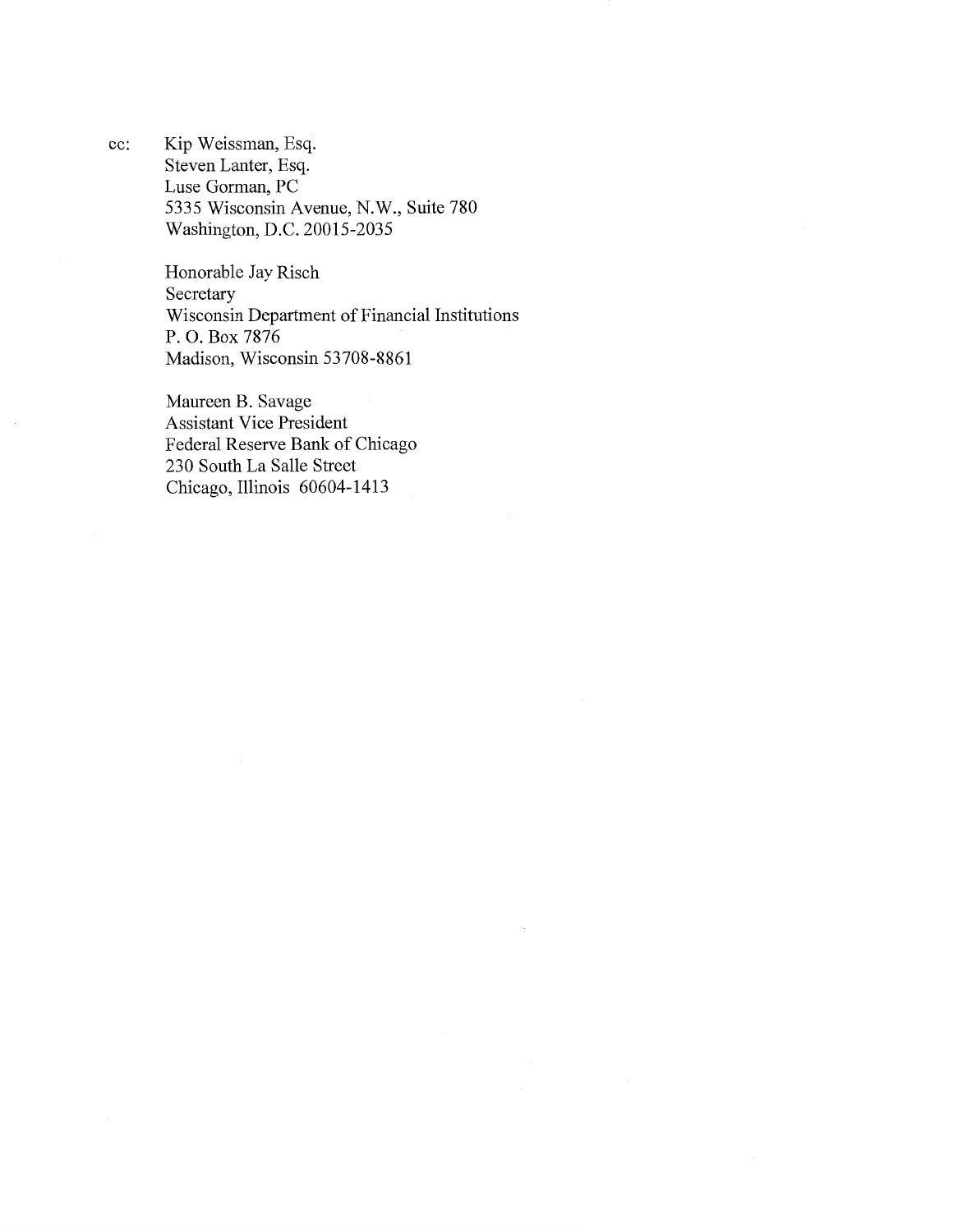## **FEDERAL DEPOSIT INSURANCE CORPORATION**

East Wisconsin Savings Bank Kaukauna, Wisconsin

Application for Consent to Merge

## **ORDER AND BASIS FOR CORPORATION APPROVAL**

Pursuant to Section 18(c) of the Federal Deposit Insurance (FDI) Act, East Wisconsin Savings Bank, Kaukauna, Wisconsin (Bank), currently a state-chartered, mutually-owned Deposit Insurance Fund (DIF) member with total assets of \$230,897,000 and total deposits of \$182,417,000 as of March 31, 2017, filed an application (Application) for the FDIC's consent to merge with East Wisconsin Interim Two Savings Bank, Kaukauna, Wisconsin, a proposed *de nova* interim State-chartered stock savings bank. The Application was filed in conjunction with a Notice of Intent to Convert to Stock Form (Notice) pursuant to the FDIC's regulations at 12 C.F.R. Sections 303.160 - 303.163 and other pertinent regulations.

The proposed transaction is to effect the Bank's Plan of Reorganization into a Mutual Holding Company Structure (Plan) which, solely to facilitate such an undertaking, provides for the following:

- Bank will organize an interim Wisconsin-chartered savings bank, Wisconsin Interim One Savings Bank (Interim One) and transfer a substantial part of its assets and liabilities to Interim One, pursuant to Wisconsin law;
- Interim One will organize a mid-tier Wisconsin stock holding company, EWSB Bancorp, Inc., as a wholly-owned subsidiary;
- Interim One will organize an interim *de nova* Wisconsin-chartered savings bank, East Wisconsin Interim Two Savings Bank (Interim Two), and Interim One will transfer the assets and liabilities that were previously transferred to it to Interim Two;
- Bank will exchange its charter to become East Wisconsin Savings Bank, a Wisconsin-chartered stock bank (Stock Bank); simultaneously, Interim One will reorganize to become a mutual holding company, Wisconsin Mutual Bancorp, MHC; and
- Interim Two will merge with and into the Stock Bank, with the Stock Bank as the legally surviving entity.

Upon consummation of the proposed transaction, the deposits of Stock Bank will be insured by the DIF. Stock Bank will be wholly owned by EWSB Bancorp, Inc. which in tum will be wholly owned by Wisconsin Mutual Bancorp, MHC.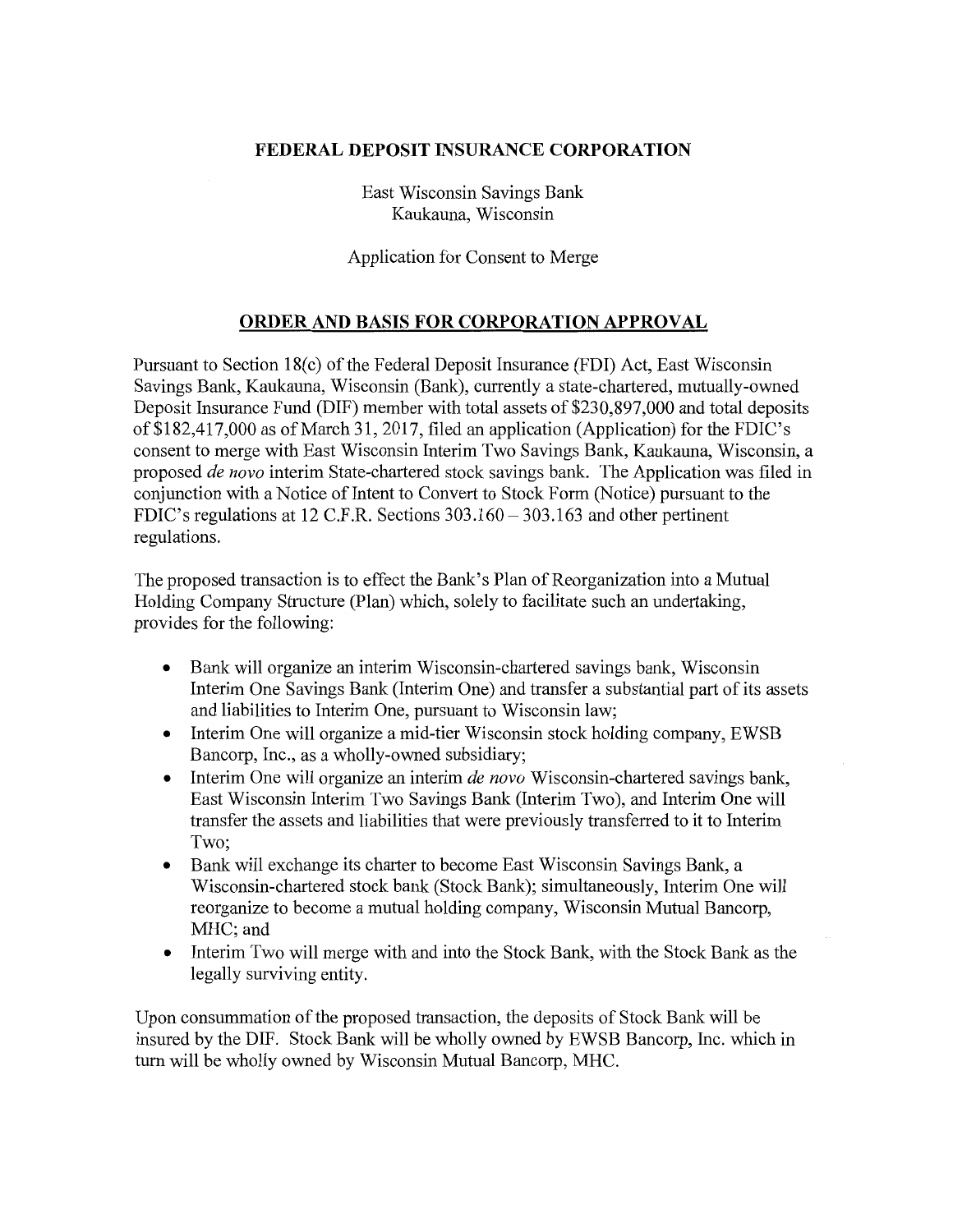Following the consummation of the proposed transaction, Stock Bank will operate the same banking business with the same management at the same locations now being served by the Bank, including its main office at 109 West Second Street, Kaukauna, Wisconsin. The proposed transaction will not alter the competitive structure of banking in the market served by the Bank.

Notice of the proposed transaction, in a form approved by the FDIC, has been published pursuant to the FDI Act. A review of available information, including the Community Reinvestment Act (CRA) Statement of the proponent, disclosed no inconsistencies with the purposes of the CRA. Stock Bank is expected to meet the credit needs of its community, consistent with the safe and sound operation of the institution.

In connection with the Application, the FDIC has taken into consideration the effect on competition, financial and managerial resources and future prospects of the proponent bank and the resultant bank, the convenience and needs of the community to be served, and the effect of the proposed transaction on competition. The FDIC has also taken into consideration the effectiveness of the insured depository institution involved in the proposed merger transaction in combating money-laundering activities, and the risk posed by the transaction to the stability of the U.S. banking or financial system.

Having found favorably on all statutory factors, the FDIC approves the Application, subject to the following conditions, some of which are continuing in nature:

- 1. The Bank shall provide written evidence that the Plan was approved by a vote of at least a majority of the Bank's depositors who are entitled to vote on the reorganization.
- 2. Except for the issuance of all of the shares of Stock Bank to Wisconsin Mutual Bancorp, MHC, and the contribution of that stock to EWSB Bancorp, Inc., no shares of stock of the Stock Bank shall be sold, transferred, or otherwise disposed of, to any person (including any Employee Stock Ownership Plan) unless prior written notice is provided to, and written non-objection is received from, the FDIC's Chicago Regional Director.
- 3. Prior to a sale, transfer or other disposition of any shares ofEWSB Bancorp, Inc., by Wisconsin Mutual Bancorp, MHC to any person (including any Employee Stock Ownership Plan) or a conversion of Wisconsin Mutual Bancorp, MHC to stock form, the Stock Bank shall provide written notice to the FDIC's Chicago Regional Director and include copies of all documents filed with the state and Federal banking and/or securities regulators in connection with any sale, transfer, disposition, or conversion.
- 4. Should any shares of stock of either the Stock Bank or EWSB Bancorp, Inc., be issued to persons other than EWSB Bancorp, Inc. and Wisconsin Mutual Bancorp, MHC, any dividends waived by Wisconsin Mutual Bancorp, MHC shall be retained by EWSB Bancorp, Inc., or the Stock Bank and must be segregated, earmarked or otherwise identified on its books and records. Such amounts must be taken into account in any valuation of the institution and factored into the calculation used in establishing a fair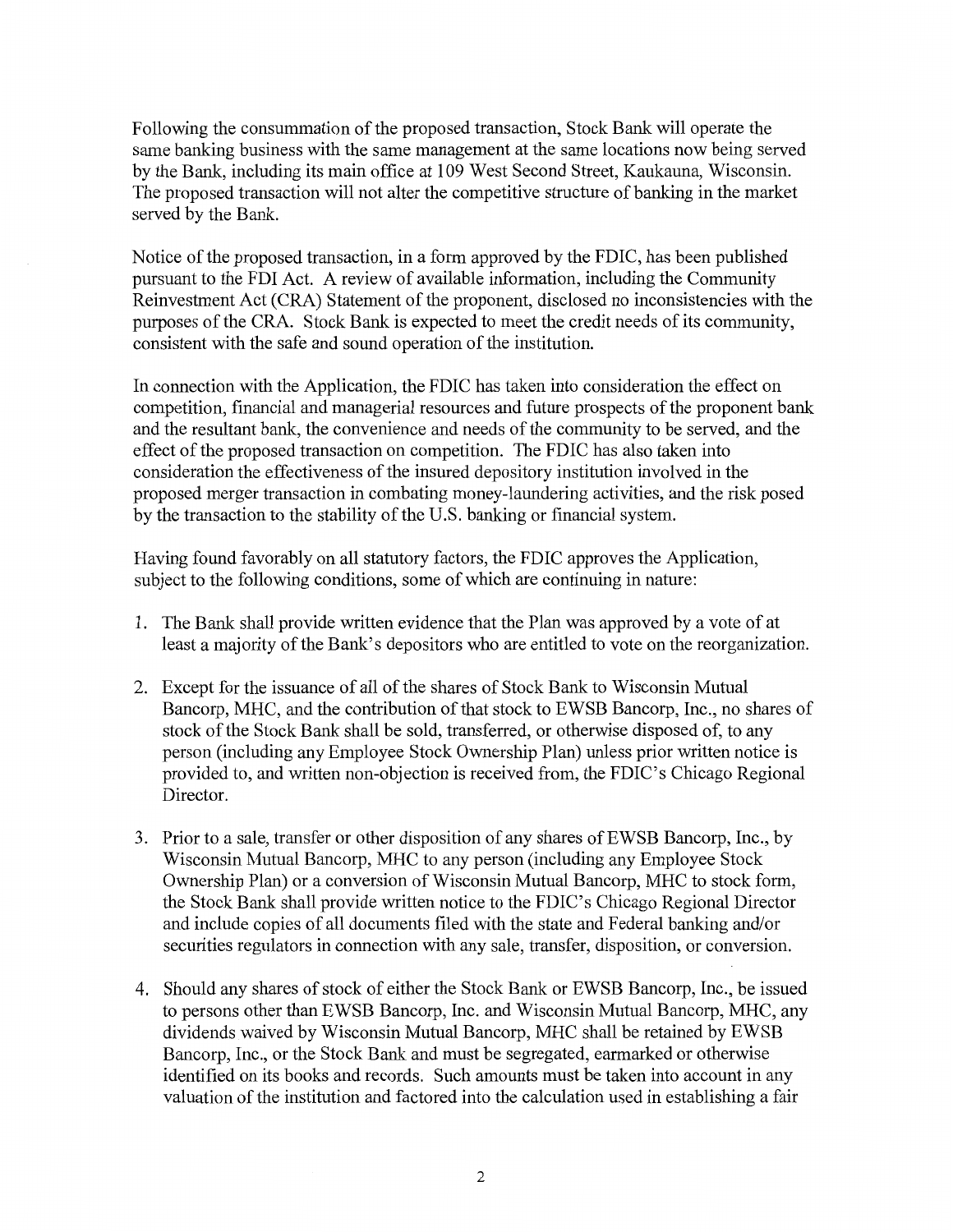and reasonable basis for exchanging shares in any subsequent conversion of Wisconsin Mutual Bancorp, MHC to stock form. Such amounts shall not be available for payment to, or the value thereof transferred to, minority shareholders by any means, including through dividend payments or upon liquidation.

- 5. Any change in proposed senior executive officers or the board of directors, prior to the consummation of the proposed transactions, will render this approval null and void unless the Bank submits prior written notice to, and receives written non-objection from, the FDIC's Chicago Regional Director prior to the consummation of the proposed transactions.
- 6. During the three-year period after the close of the proposed transactions, the Stock Bank shall operate within the parameters set forth in the business plan submitted with the Notice and must provide prior written notice to and receive written non-objection from, the FDIC's Chicago Regional Director prior to implementing any material deviation or change from the business plan (including, but not limited to, any merger, acquisition, or business combination).
- 7. The Stock Bank shall provide 30 days' written notice to the FDIC's Chicago Regional Director prior to implementing any policy or executing any agreement with Wisconsin Mutual Bancorp, MHC or any of the Stock Bank's affiliates related to the allocation and sharing of costs with the Stock Bank. A copy of the proposed policy or agreement shall be provided with the written notice. The Stock Bank shall not implement any such policy or execute such agreement if the FDIC's Chicago Regional Director objects in writing to such policy or agreement within the 30-day notice period.
- 8. The Bank shall provide written evidence that all necessary and final approvals regarding the proposed transactions have been received from the appropriate Federal and state authorities.
- 9. The proposed transactions may not be consummated later than six months after the date of the FDIC's non-objection unless such period is extended for good cause by the FDIC.
- 10. The Bank acknowledges that any letter of non-objection from the FDIC is conditioned on the facts and circumstances as currently known to the FDIC, and the Bank shall notify the FDIC's Chicago Regional Director as soon as the Bank becomes aware of any material changes in the facts and circumstances prior to the consummation of the proposed transactions.
- 11. Until the proposed transactions are consummated, the FDIC has the right to alter, suspend, or withdraw its approval should any interim development be deemed to warrant such action.